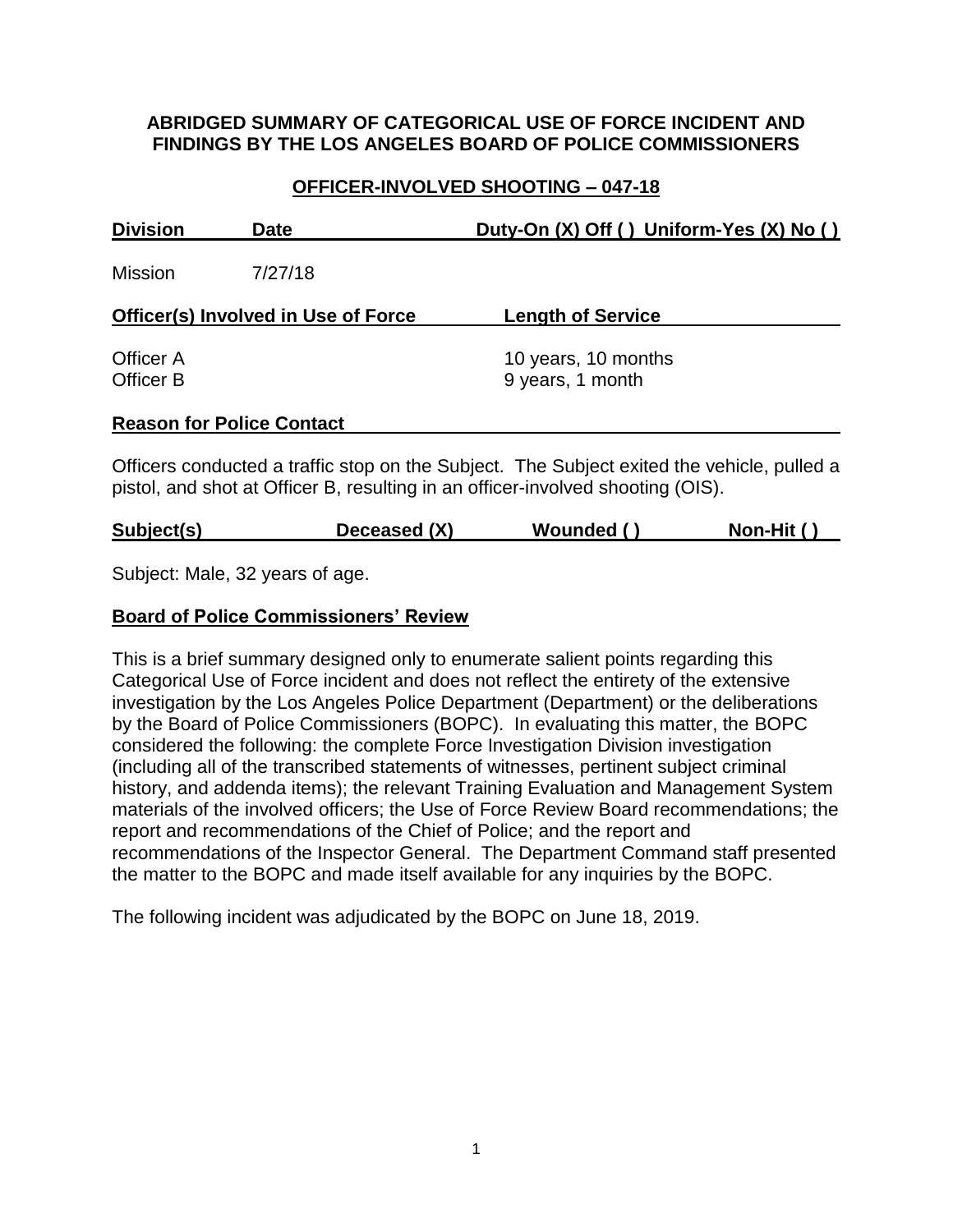#### **Incident Summary**

Officers A and B were conducting extra patrol in a designated area. The officers were in a marked black and white sport utility vehicle (SUV), equipped with a Digital In-Car Video System (DICVS). On the night of the incident, the officers agreed that Officer B would be the contact officer during traffic stops, while Officer A would be the cover officer.

As Officers A and B were driving, Officer B observed a silver sedan, also travelling in the same direction. The driver of the silver vehicle merged into the left-turn lane and stopped for the red tri-light at the intersection. Officer B recognized the vehicle and its license plate number from his/her experience working a specialized detail. Officer B was aware the vehicle belonged to the Subject, who he/she believed was on Federal Probation. Officer B asked Officer A to conduct a vehicle license plate inquiry on the Mobile Digital Computer (MDC). Officer A submitted the vehicle inquiry, which returned with the Subject listed as the registered owner.

Officer B had one previous contact with the Subject: a traffic stop that occurred approximately one year prior to this incident. It was during this past traffic stop that Officer B learned of the Subject's Federal Probation status. According to Officer B, the prior traffic stop on was the first time he/she had met the Subject. During that stop, Officer B learned that the Subject was on federal probation for firearms-related crime(s). Officer B did not know what specific conditions were associated with the Subject's federal probation, but he/she expressed the opinion that it would be likely that the Subject's probation would include search conditions.

The investigation established that the Subject's probation did not include search conditions.

Once the tri-light illuminated green, the driver of the silver vehicle conducted a left turn. According to Officer B, as the silver vehicle turned left, he/she was able to observe the driver through the side-view mirror. Officer B positively identified the driver as the Subject. The officers turned left and followed the silver vehicle.

Officer B recognized that the Subject was driving out of one rival gang territory and into another rival gang territory. The Subject's route of travel, coupled with his standing in the street gang, and his past Federal Probation status, led Officer B to believe that the Subject was potentially trying to locate rival gang members.

There is no evidence that Officer B communicated information to Officer A regarding the Subject's presence in rival gang territory. When asked by investigators, Officer A reported that the only other information Officer B provided was that they [Officers A and B] were going to conduct a traffic stop, "[b]ecause of the federal probation."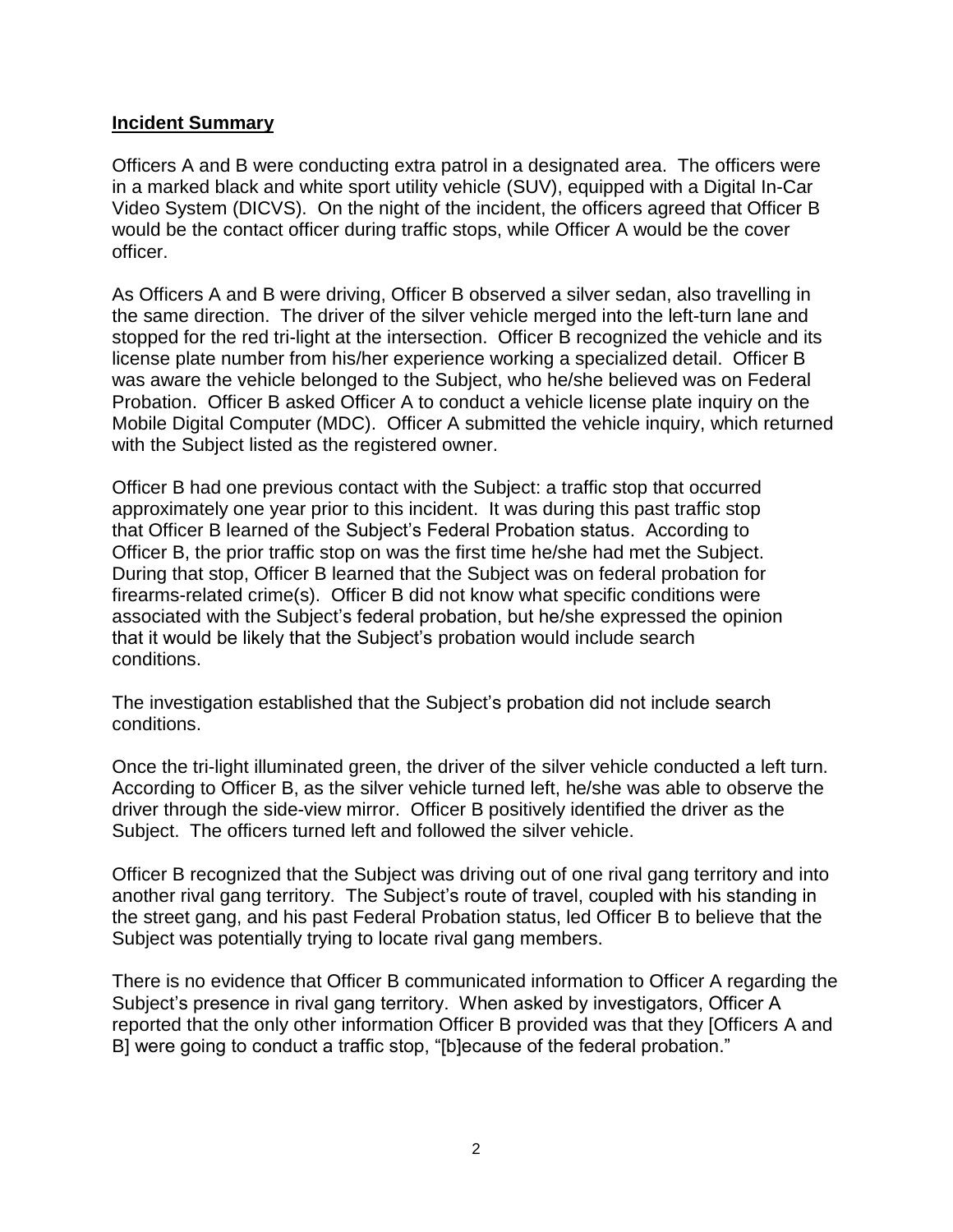According to Officer B, he/she provided the Subject's date of birth to Officer A to verify if the Subject's Federal Probation was still active and if he had any outstanding arrest warrants.

The Subject conducted a right turn. As the officers followed, Officer A submitted a want and warrant inquiry of the Subject via their MDC. The Subject's want and warrant information returned 14 seconds later and revealed that he was still on Federal Probation. Officer B told Officer A that they should conduct a traffic stop on the Subject based on his Federal Probation status.

The officers initiated their traffic stop when Officer B activated the overhead emergency (Code Three) equipment and forward-facing red light. Officers A and B then illuminated their spot lights on the Subject's driver's side-view mirror and rear-view mirror, respectively. The Subject stopped his vehicle in front of a residence. Officer A broadcast that the officers had arrived at the location (Code Six.) As Officer B placed the officers' vehicle in park, Officer A exited and began his/her approach towards the Subject's vehicle. Officer B exited the police vehicle approximately two seconds after Officer A. The positioning of the officers' police vehicle was offset to the left and approximately 10 feet behind the Subject's vehicle.

When Officer A made the Code Six broadcast, he/she did not specify the nature of the call, including the stopping of a vehicle or the license plate number associated with the vehicle.

Officers A and B's approach was staggered. Officer A exited first, approached the passenger side of the Subject's vehicle, and activated his/her BWV. According to Officer A, he/she cleared the vehicle by looking through the passenger side windows (the driver and passenger front windows were down). Officer A then told the Subject (the sole occupant of the vehicle), who was sitting in the driver's seat with both hands up just above shoulder level, to turn off the vehicle. The Subject complied and then returned his hands to the previous position. As this was occurring, Officer B approached the driver's side of the vehicle and spoke with the Subject.

Officer B stood near the B-pillar of the Subject's vehicle and spoke to him. Officer B inquired if the Subject was still on probation, and he confirmed that he was. Officer B then advised the Subject he was going to have the Subject step out of the vehicle. According to Officer A, the Subject was instructed to exit the vehicle because the officers intended to conduct a probation search.

According to Officer B, his/her intention during the stop was to have the Subject exit the vehicle and then handcuff him because he was on Federal Probation for a firearms violation. Officer B then planned on verifying the Subject's search conditions before proceeding any further.

According to Officer B, in his/her experience, "[I]t's very rare that somebody [on federal probation] does not have search conditions."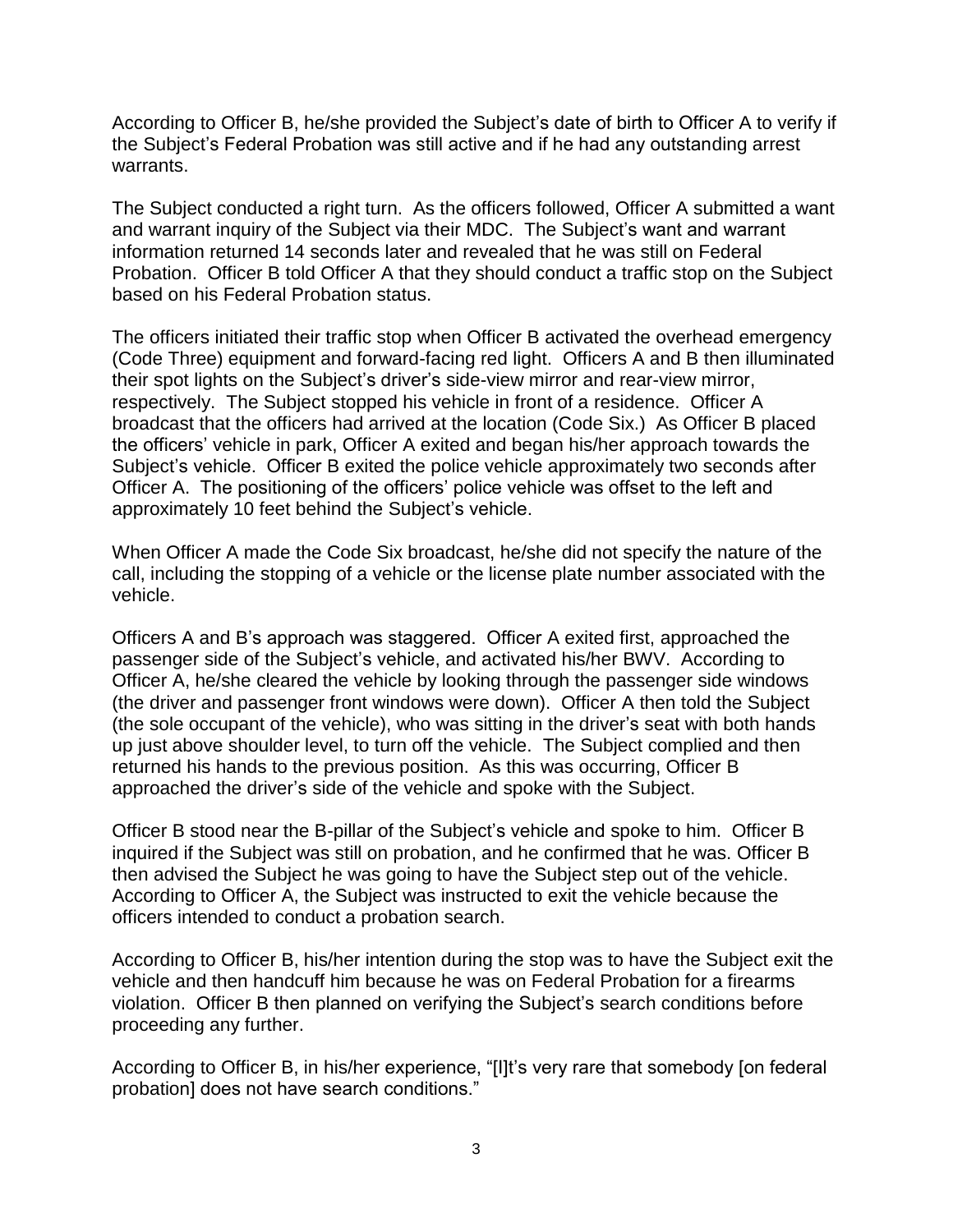Investigators asked Officer B if he/she intended to search the Subject upon stopping him, or whether he/she was "going to confirm" his probation conditions first. Officer B replied, "I was going to confirm. My intention was to get him out of the vehicle and have him handcuffed at [a] minimum." Officer B described the justification for handcuffing the Subject as "officer safety," due to the fact the Subject was a "known gang member on probation for guns."

Investigators asked Officer B his/her "reasoning for approaching the vehicle as opposed to bringing [the Subject] out of the vehicle from a distance." Officer B responded, "Because at this […] point, […] nothing had escalated to change it from a regular traffic stop." He/she added that this traffic stop was conducted in the same manner as the prior stop of the Subject. Officer B also indicated that at no time did he/she think the Subject had a gun on him or that the Subject was going to shoot him/her.

In response to Officer B asking if he had anything on him, the Subject lifted a blue bandana and cellphone from his lap, placed them on the front passenger seat, and quickly glanced in the direction of Officer A. The Subject unbuckled his seatbelt and again raised his hands above shoulder level. The Subject then moved his left hand to the interior, driver's side door handle. Almost simultaneously, Officer B said, "You're good," and opened the front driver door from the outside. Officer B then motioned for the Subject to exit the vehicle. The Subject hesitated momentarily with his hands still above shoulder level and then proceeded to exit from his vehicle.

According to Officer B, the Subject's movements inside the vehicle were "very exaggerated," "slow," and "strange." According to Officer B, the Subject's behavior was unlike his/her past experience with him, leading Officer B to believe the Subject may attempt to flee or possibly fight.

This behavior prompted Officer B to open the vehicle door. Nearly 17 seconds elapsed from the time Officer B instructed the Subject to "step out of the vehicle" until the time he actually exited. Officer B indicated he/she opened the Subject's door because the Subject was moving "too slow."

As the Subject raised himself from the driver seat, his right hand lowered, out of the view of Officer A's BWV. His right hand moved toward his right pocket/waistband area. The Subject then armed himself with a handgun that was located in the vehicle. In one continuous motion, the Subject raised the handgun to his right side in a close contact position and stood up to face Officer B, who was standing several feet outside of the driver door. The Subject extended his right arm and pointed the firearm towards Officer B's torso. Officer B reacted by extending his/her right arm towards the Subject's right hand and firearm. The Subject used his left hand and moved Officer B's right hand away, back toward his/her (Officer B's) right side. Simultaneously, the Subject pulled his right hand back, towards his right side, and fired one round, striking Officer B in the upper left leg. Officer B fell to the ground.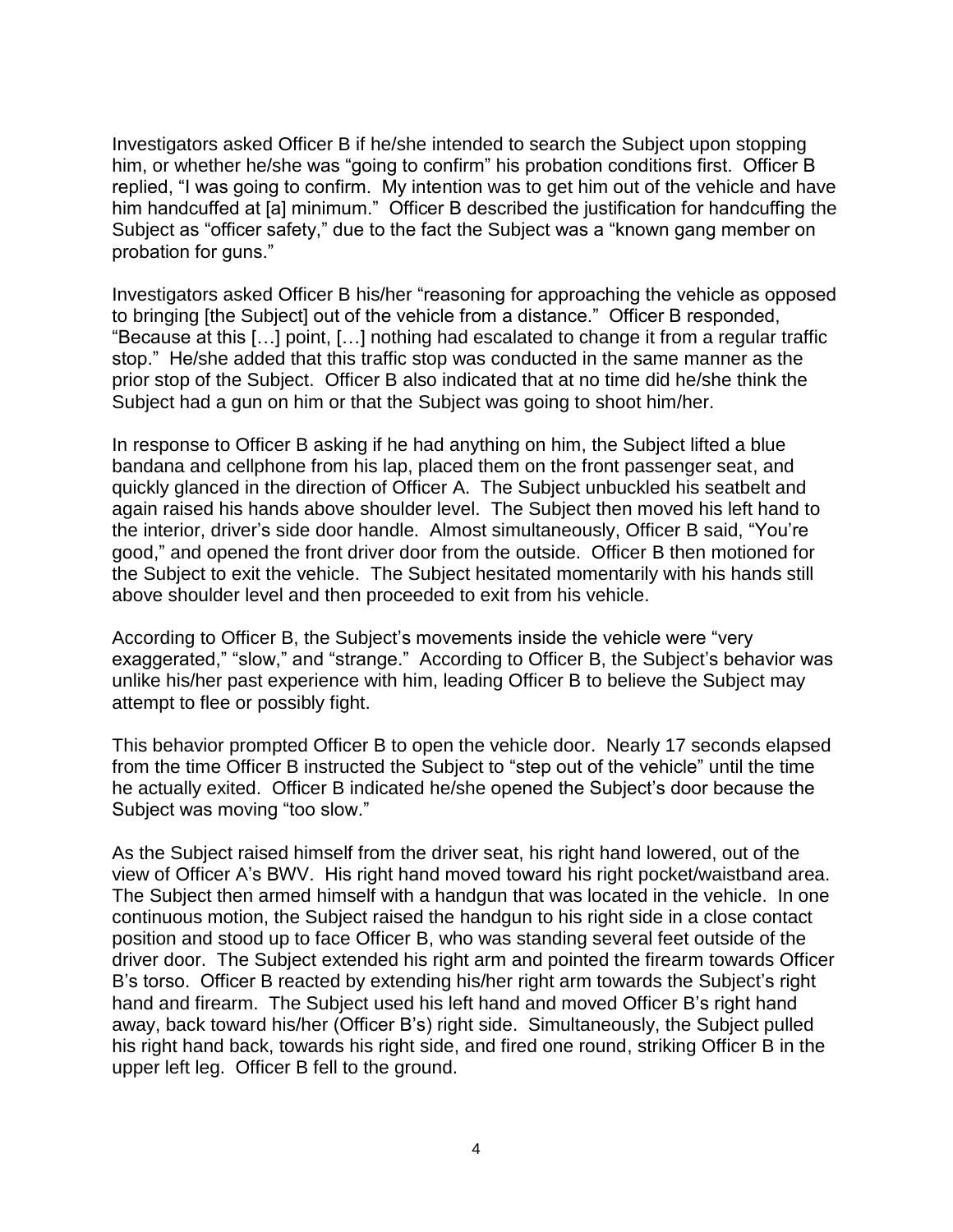Immediately upon hearing the Subject's gunshot being fired at Officer B, Officer A unholstered his/her handgun while side stepping to the left from the front passenger side to the rear quarter panel of the Subject's vehicle.

With his/her flashlight still in his/her left hand, Officer A assumed a right, one-handed grip on his/her firearm and aimed at the Subject. Simultaneously, the Subject turned in a counter-clockwise manner towards Officer A, also assumed a right, one-handed grip on his firearm, and aimed it towards Officer A. The Subject and Officer A aimed their firearms at one another from an approximate distance of five feet and from opposite sides of the vehicle. Officer A stood near the right rear door and aimed toward the Subject. The Subject stood at the left front door and aimed toward Officer A.

From approximately five feet away, Officer A fired one round at the Subject over the roof of the vehicle. Immediately afterwards, both Officer A and the Subject lowered their heads closer to being parallel with the roof of the vehicle. From this position, Officer A and the Subject each fired a single round towards each other. Officer A fired his/her second round approximately one tenth of a second before the Subject. As the Subject fired, he began falling to the ground and his right hand lowered, resulting in his round striking the roof of the vehicle. Officer A continued lowering his/her body and backing away from the vehicle. Simultaneously, Officer A fired two additional rounds at the Subject from approximately eight feet away through the rear passenger window and rear windshield. The Subject fell to the ground and lay on his stomach. Officer A believed that the Subject fired at him/her first before he/she (Officer A) returned fire.

According to Officer A, he/she observed the Subject fall to the ground; however, Officer A still believed the Subject to be a threat. Officer A switched to a two-handed, lowready position, and using the Subject's vehicle as cover, began to move around the rear bumper from the passenger side to the driver side.

According to Officer A, as he/she continued to move around the vehicle, he/she observed the Subject face-down on his stomach. The Subject's right arm was stretched out in front of his head towards his left side. His right hand was near the left rear tire and slightly underneath the vehicle. According to Officer A, he/she believed the Subject's right hand was underneath the vehicle and moving in a manner consistent with pulling a handgun out from underneath the vehicle. From approximately five feet away, Officer A fired a single round at the Subject. At that point, the Subject's torso slightly moved and his right hand slid further underneath the vehicle.

As Officer A completed moving toward the rear driver's side wheel of the Subject's vehicle, Officer B unholstered his/her firearm, believing the Subject was about to execute him. Although Officer B could not move his/her left leg, he/she lifted his/her shoulders off the ground and looked towards the Subject's vehicle. Officer B observed the Subject lying on the ground. Officer B knew the Subject was still alive because he/she could hear him breathing. However, Officer B realized that the Subject was no longer a threat and holstered his/her weapon.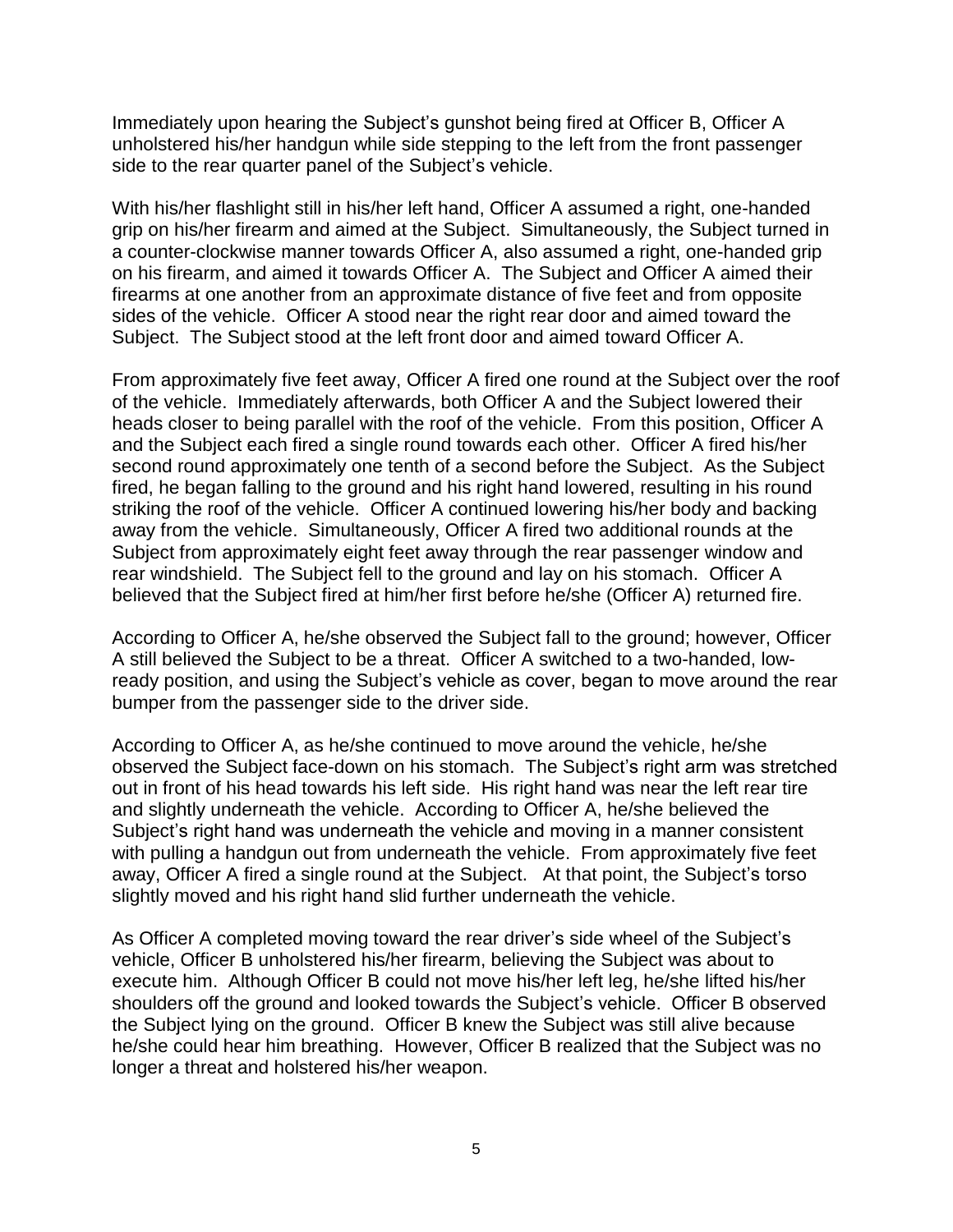Additional officers arrived, and the Subject was transported to the hospital, as was Officer B. The Subject passed away several days later. As a result of the gunshot, Officer B sustained a fractured femur that required surgery.

# **Los Angeles Board of Police Commissioners' Findings**

The BOPC reviews each Categorical Use of Force incident based upon the totality of the circumstances, namely all of the facts, evidence, statements and all other pertinent material relating to the particular incident. In every case, the BOPC makes specific findings in three areas: Tactics of the involved officer(s); Drawing/Exhibiting of a firearm by any involved officer(s); and the Use of Force by any involved officer(s). Based on the BOPC's review of the instant case, the BOPC made the following findings:

# **A. Tactics**

The BOPC found Officers A and B's tactics to warrant a Tactical Debrief.

# **B. Drawing and Exhibiting**

The BOPC found Officers A and B's drawing and exhibiting of a firearm to be In Policy.

# **C. Lethal Use of Force**

The BOPC found Officer A's lethal use of force to be In Policy.

# **Basis for Findings**

In making its decision in this matter, the Commission is mindful that every "use of force by members of law enforcement is a matter of critical concern both to the public and the law enforcement community. It is recognized that some individuals will not comply with the law or submit to control unless compelled to do so by the use of force; therefore, law enforcement officers are sometimes called upon to use force in the performance of their duties. It is also recognized that members of law enforcement derive their authority from the public and therefore must be ever mindful that they are not only the guardians, but also the servants of the public. The Department's guiding value when using force shall be reverence for human life. Officers shall attempt to control an incident by using time, distance, communications, and available resources in an effort to de-escalate the situation, whenever it is safe and reasonable to do so. When warranted, Department personnel may objectively use reasonable force to carry out their duties. Officers who use unreasonable force degrade the confidence of the community we serve, expose the Department and fellow officers to legal and physical hazards, and violate the rights of individuals upon whom unreasonable force is used. Conversely, officers who fail to use force when warranted may endanger themselves, the community and fellow officers." (Use of Force Policy, Los Angeles Police Department Manual.)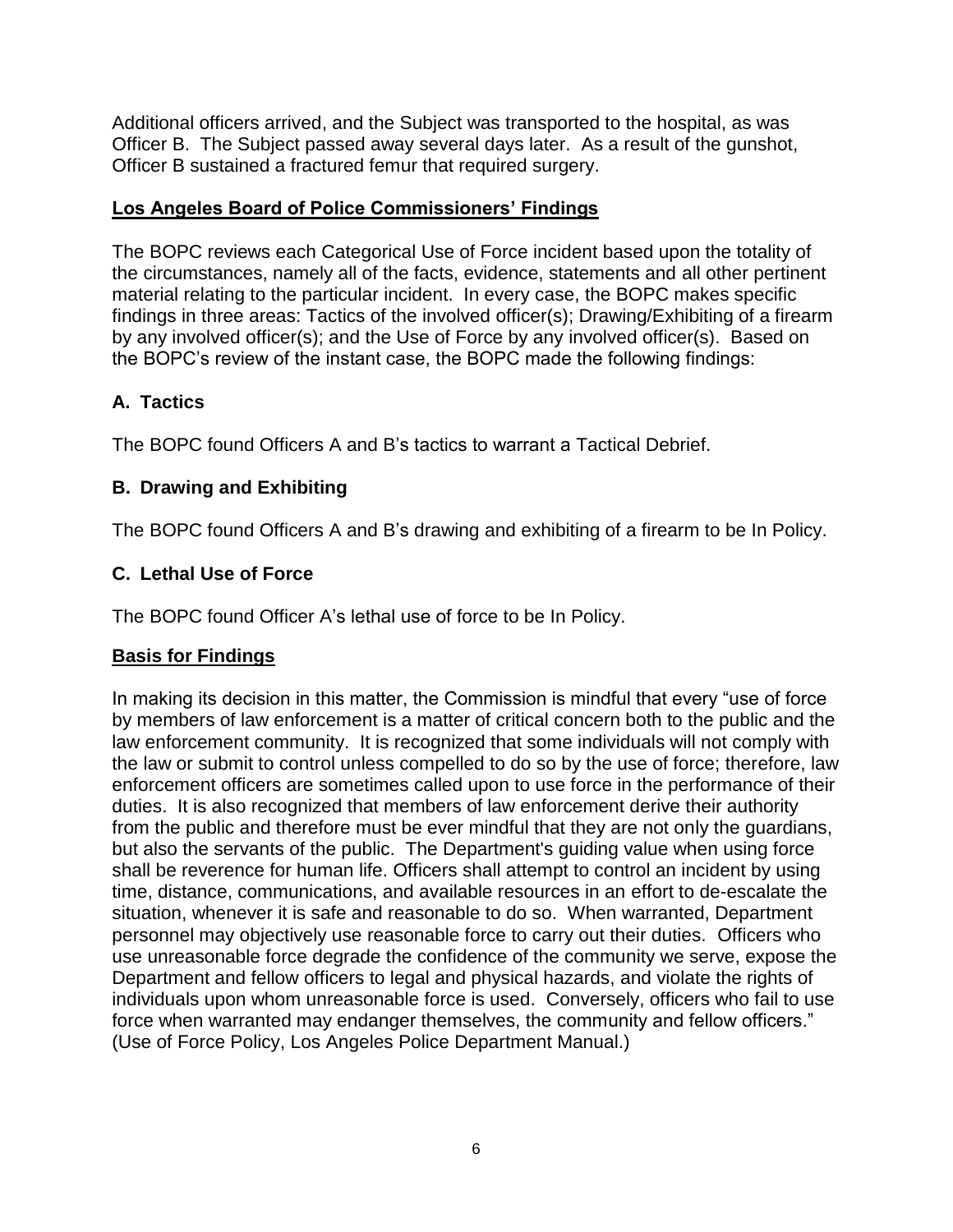The Commission is cognizant of the legal framework that exists in evaluating use of force cases, including the United States Supreme Court decision in Graham v. Connor, 490 U.S. 386 (1989), that:

"The reasonableness of a particular use of force must be judged from the perspective of a reasonable officer on the scene, rather than with the 20/20 vision of hindsight. The calculus of reasonableness must embody allowance for the fact that police officers are often forced to make split-second judgments – in circumstances that are tense, uncertain and rapidly evolving – about the amount of force that is necessary in a particular situation."

The Commission is further mindful that it must evaluate the actions in this case in accordance with existing Department policies. Relevant to our review are Department policies that relate to the use of force:

Law enforcement officers are authorized to use deadly force to:

- Protect themselves or others from what is reasonably believed to be an imminent threat of death or serious bodily injury; or
- Prevent a crime where the subject's actions place person(s) in imminent jeopardy of death or serious bodily injury; or
- Prevent the escape of a violent fleeing felon when there is probable cause to believe the escape will pose a significant threat of death or serious bodily injury to the officer or others if apprehension is delayed. In this circumstance, officers shall to the extent practical, avoid using deadly force that might subject innocent bystanders or hostages to possible death or injury.

The reasonableness of an Officer's use of deadly force includes consideration of the officer's tactical conduct and decisions leading up to the use of deadly force. (Use of Force Policy, Los Angeles Police Department Manual.)

An officer's decision to draw or exhibit a firearm should be based on the tactical situation and the officer's reasonable belief that there is a substantial risk that the situation may escalate to the point where deadly force may be justified. (Los Angeles Police Department Manual.)

Tactical de-escalation involves the use of techniques to reduce the intensity of an encounter with a subject and enable an officer to have additional options to gain voluntary compliance or mitigate the need to use a higher level of force while maintaining control of the situation. Tactical de-escalation does not require that an officer compromise his or her safety or increase the risk of physical harm to the public. De-escalation techniques should only be used when it is safe and prudent to do so. (Tactical De-Escalation Techniques, October 2016.)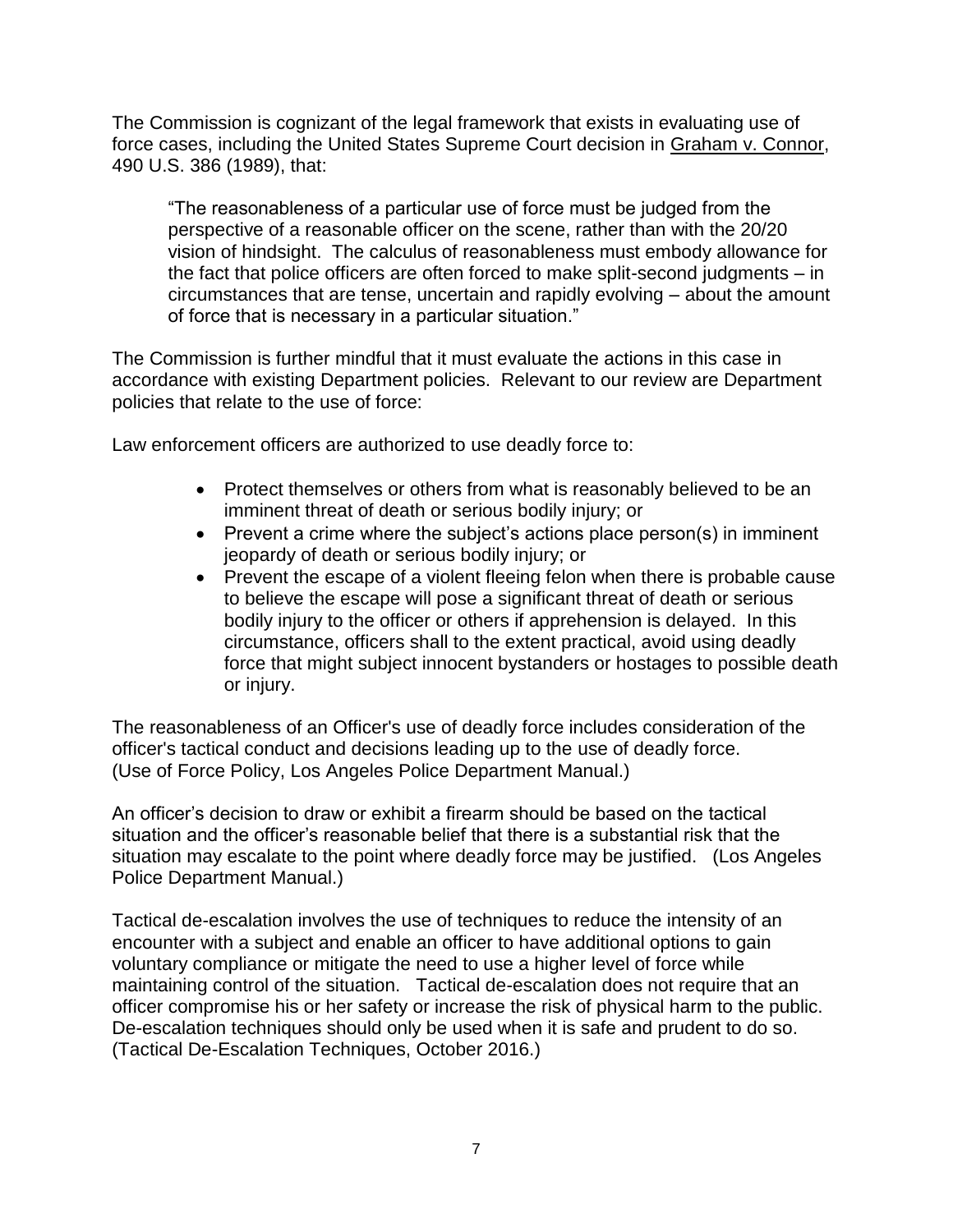# **A. Tactics**

• In its analysis of this incident, the BOPC identified the following tactical consideration:

## **1. Vehicle Stop Tactics**

In this case, Officers A and B observed a vehicle that contained a known gang member who was on federal probation for firearms possession. Officer B had formed the opinion that the Subject may possibly be attempting to locate rival gang members, prompting the officers to conduct an investigative stop on the vehicle.

The officers ran the vehicle for wants and warrants, placed themselves Code Six at the location, and utilized vehicle stop tactics consistent with Department tactical training. The officers confirmed that the Subject was the sole occupant of the vehicle prior to conducting the vehicle stop. Officer B considered his/her prior contact with the Subject, and approached this vehicle stop utilizing the same tactics as his/her first contact with the Subject. Based on the lack of wants or warrants in the systems for the Subject or his vehicle, and because he was the sole occupant of the vehicle, the officers did not believe that additional resources were necessary at the time, nor were they required by Department policy.

#### • The BOPC also considered the following:

#### **1. Code Six vs. Traffic Stop**

The investigation revealed that Officer A notified CD and placed the officers Code Six rather than placing them on a Traffic Stop on the Subject's license plate.

#### **2. Bloodborne Pathogens**

The investigation revealed that Officer A did not don protective gloves prior to handcuffing the Subject.

#### **3. Handcuffing**

The investigation revealed that Officer A did not immediately handcuff the Subject who was known to be armed.

#### **4. Protocols Subsequent to a Categorical Use of Force Incident**

The investigation revealed that Sergeants A and B did not monitor, separate, or admonish Officer B during transport to the hospital.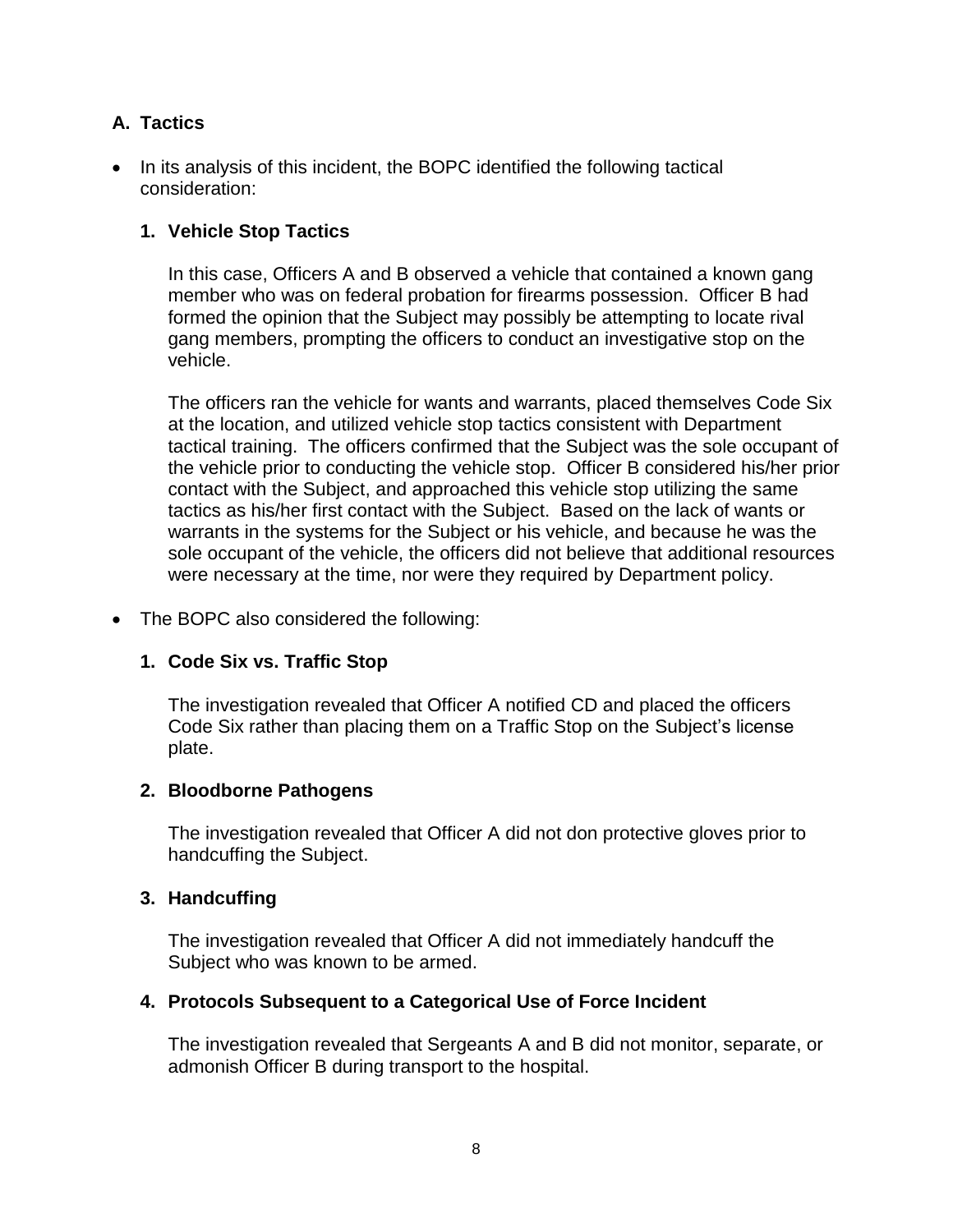## **5. Body Worn Video (BWV) Activation**

The investigation revealed that Sergeant A and Officer C did not activate their BWV during the incident.

#### **6. Use of Profanity**

The investigation revealed that Officer D utilized profanity prior to moving the Subject.

## **7. Utilization of Personal Camera**

The investigation revealed that Sergeant C utilized his/her personal cellular telephone camera to take photographs of evidence, prior to the movement of the primary unit's vehicle.

## **8. Required Equipment**

The investigation revealed that Officers A and B left their batons in the vehicle and that Officer A was not in possession of his/her Hobble Restraint Device (HRD) when they left their vehicle to contact the Subject.

#### **9. Preservation of Evidence**

The investigation revealed that the officers entered and searched the Subject's vehicle in search of the outstanding firearm.

#### **10.Tactical Communication**

There is no evidence to indicate that Officer B communicated to his/her partner his/her observation of the Subject driving in rival gang territories.

#### **11. Contact and Cover**

Following the OIS, and prior to the Subject being handcuffed, both officers holstered their pistols.

• Each tactical incident merits a comprehensive debriefing. In this case, there were identified areas where improvement could be made. A Tactical Debrief is the appropriate forum for the involved personnel to discuss individual actions that took place during this incident.

Therefore, the BOPC found Officers A and B's tactics to warrant a Tactical Debrief.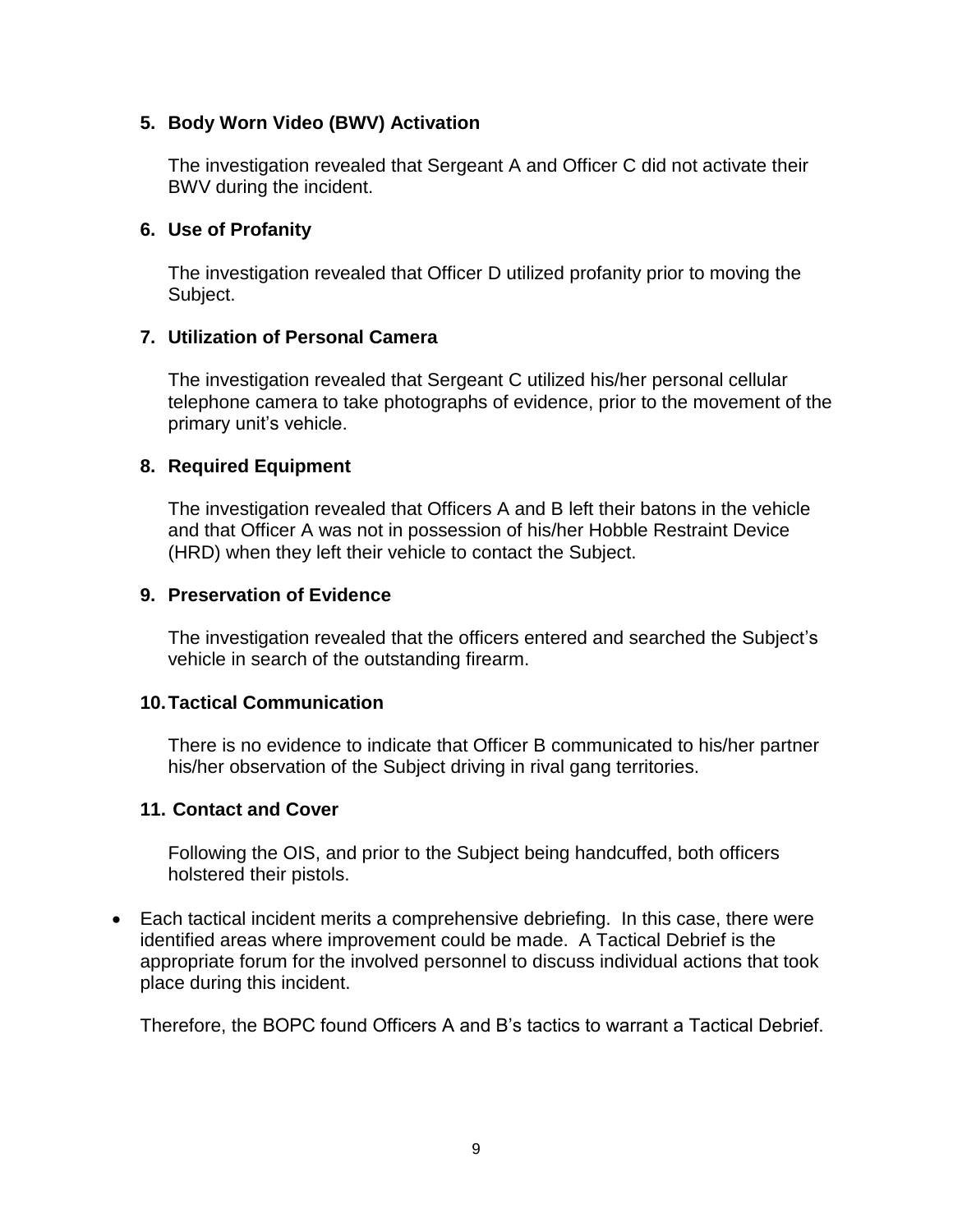### **B. Drawing and Exhibiting**

• According to Officer A, as he/she approached the rear passenger side quarter panel of the vehicle, he/her heard the Subject shoot Officer B and heard Officer B scream, prompting Officer A to draw his/her service pistol.

According to Officer B, he/she knew he/she had been shot, but the pain had not set in. Officer B stepped back and fell backwards onto the ground as he/she heard the back and forth exchange of gunfire. Believing he/she immediately needed to get his/her gun out and find his/her target because the Subject was still going to shoot and execute him/her, Officer B drew his/her service pistol.

Based on the totality of the circumstances, the BOPC determined that an officer with similar training and experience as Officers A and B, while faced with similar circumstances, would reasonably believe there was a substantial risk the situation may escalate to the point where deadly force may be justified.

The BOPC found Officers A and B's drawing and exhibiting of a firearm to be In Policy.

## **C. Lethal Use of Force**

• **Officer A** – (pistol, five rounds)

First Sequence: two rounds from an approximate distance of five feet.

According to Officer A, after hearing the Subject fire one round at Officer B, he/she observed the Subject turn in a bladed one-handed stance, point the handgun over the roof of the vehicle, and fired a round at him/her. Fearing for his/her life, Officer A returned fire, firing two rounds from his/her service pistol, also over the roof of the vehicle, at the Subject to stop his actions.

Second Sequence: two rounds from an approximate distance of eight feet.

According to Officer A, as the Subject engaged him/her, Officer A continued his/her fluid momentum around the rear of the vehicle, lowered his/her stance, and fired two rounds from his/her service pistol through the rear windshield of the vehicle. Officer A fired at the Subject to stop his actions. Officer A then observed the Subject go down and out of sight.

Third Sequence: one round from a distance of approximately five feet.

According to Officer A, as he/she moved around the rear of the vehicle, he/she observed the Subject lying face-down, parallel to the vehicle, with his head and hands closest to the rear passenger door. The Subject's right arm was tucked under his head and his right hand was concealed by a shadow underneath the car. Officer